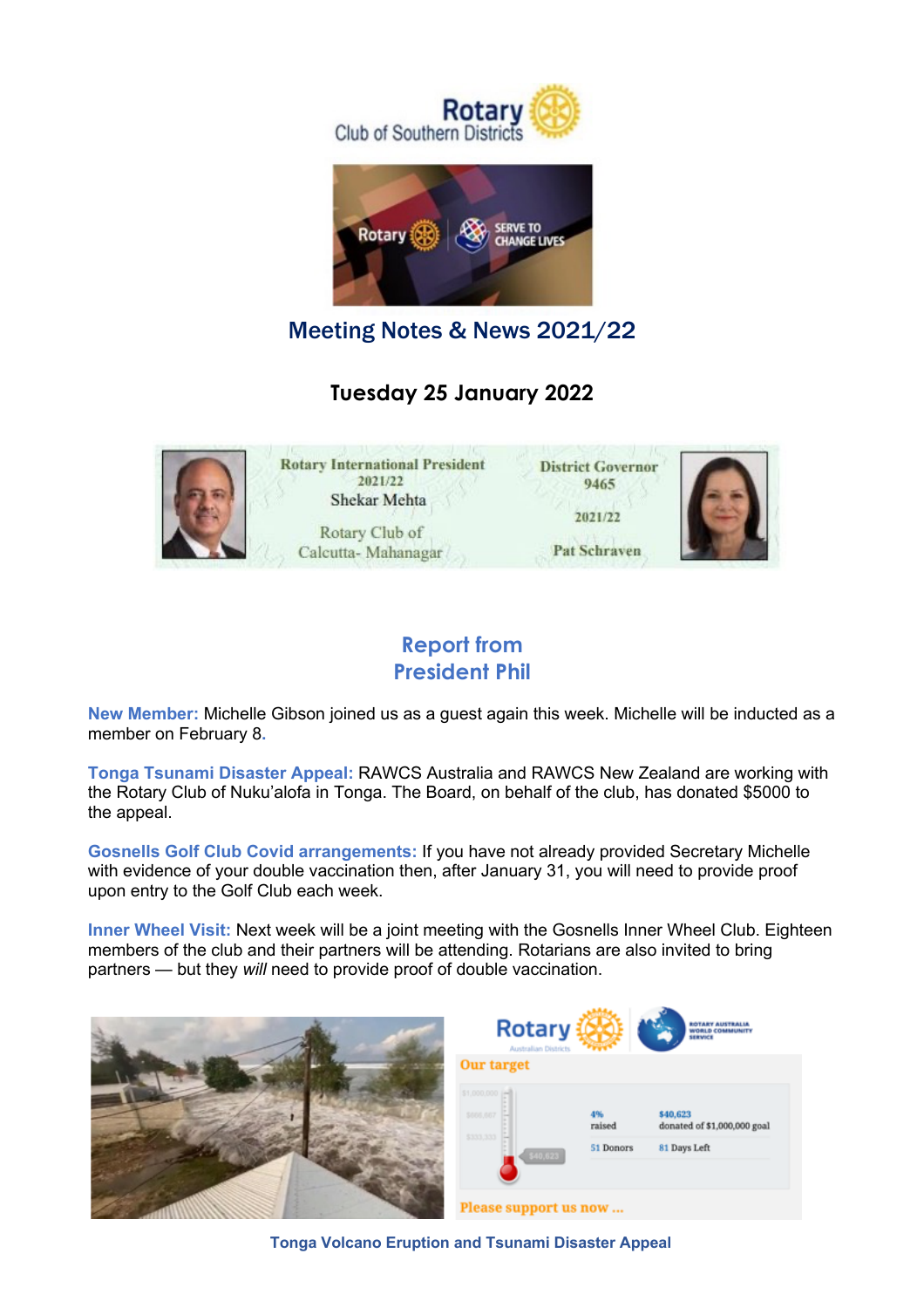

## **INFORMATION**

• **On Tuesday 1 February we will host a visit from Gosnells Inner Wheel Club.**

**In memory of Colin Waters who organised (along with Andy Hopper) the Maddington Bring & Buy markets for many years, the Club decided that the money collected at one of the Bring & Buy markets would be donated to the Inner Wheel. Members of the Inner Wheel Club attending the meeting on 1 February are part of this initiative.**

|                                  | <b>CLUB NIGHT DUTIES</b><br>Tuesday 1 February 2022 |                     |  |
|----------------------------------|-----------------------------------------------------|---------------------|--|
| <b>Property</b>                  | <b>Carlton D'Souza Grant Buxton</b>                 |                     |  |
| <b>Attendance</b>                | <b>Michelle Kerr</b>                                | <b>Ric McDonald</b> |  |
| <b>Finesmistress Sandy Cream</b> |                                                     |                     |  |



# **BRING & BUY DUTIES**

Sunday 30 January 2022

#### **Grant Buxton [Leader]**

- Naomi Green
- Carlton D'Souza
- Zaneta Onasz
	- Chris Burke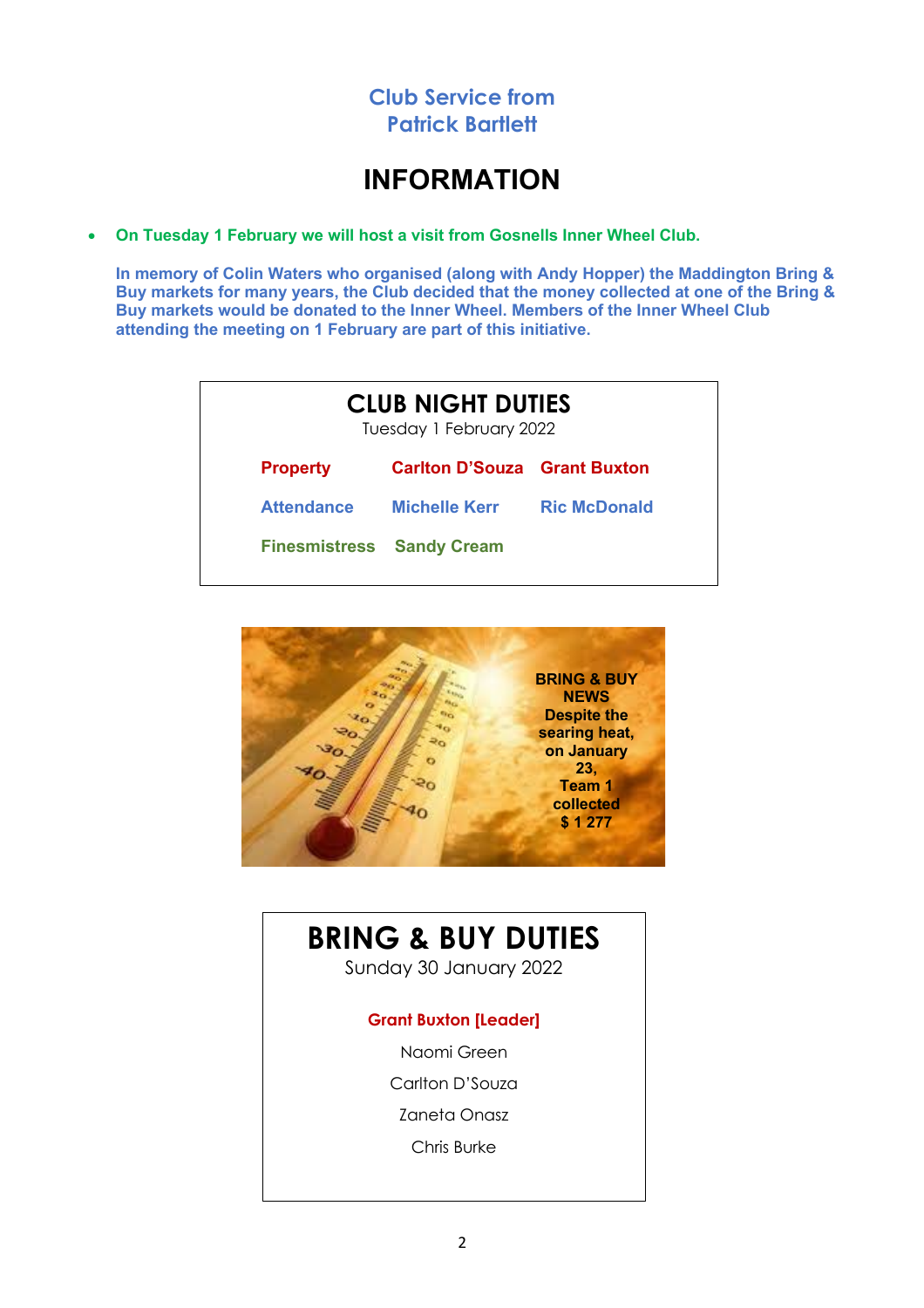## **New Rotary 'Theme' Announced**

On 20 January, the new Rotary Theme for 2022-23 was unveiled. International President-elect, Jennifer Jones from Canada announced that she wants members to **imagine the possibilities** for the change they can make to transform the world.

She urged people to dream big and to harness their connections and the power of Rotary to turn those dreams into reality.



*Incoming President, Jennifer Jones, announces the World Rotary Theme for 2022/23.*

Jones, who will make history

on 1 July by becoming Rotary's first female International President, announced the theme in a live online address to precede Rotary's annual training event for district governors from around the world, the International Assembly.

The theme graphic was designed by an Australian indigenous artist, in recognition of the location of the 2023 International Convention — to be held in Melbourne. It is rich with symbolism, as explained by Ms Jones:

- The circle represents our connections to one another
- The dots around it our (Rotary) people
- There are 7 dots because of Rotary's 7 areas of focus
- The circle with dots around it also represents the Navigation star, our guiding light
- The green solid line is a digging stick (used when doing hard work); for us it is people of action and represents the tools for getting things done
- The colours: purple, green & white celebrate diversity, equity and inclusion: freedom to express ourselves differently but still with a special connection
- Singly: purple is for polio

green for the environment

- white is for peace
- The colours represent empowerment and newness. They are also the colours which were utilised for the women's movement, representing the opportunity to grow our female membership.

# **Meeting Highlights**

In the spirit of Australia Day, President Phil conducted a **Quiz on Australiana**. With questions covering a wide range of topics — history, geography and popular culture — there was ample opportunity to display the full extent of our ignorance. It was up to Naomi and Grant to save our honour. And so it was, that on seventeen points apiece, these two high scorers were pitted against each other in a final nail-biting tie-breaker. Emerging victorious from the field —



after an extremely lucky guess — Naomi took out the glittering first prize of two tall necks [King Browns] of beer. Grant was rewarded with a bottle of nice Shiraz for finishing second, while John S. and Chris tied for third place, earning a packet of Tim Tams each.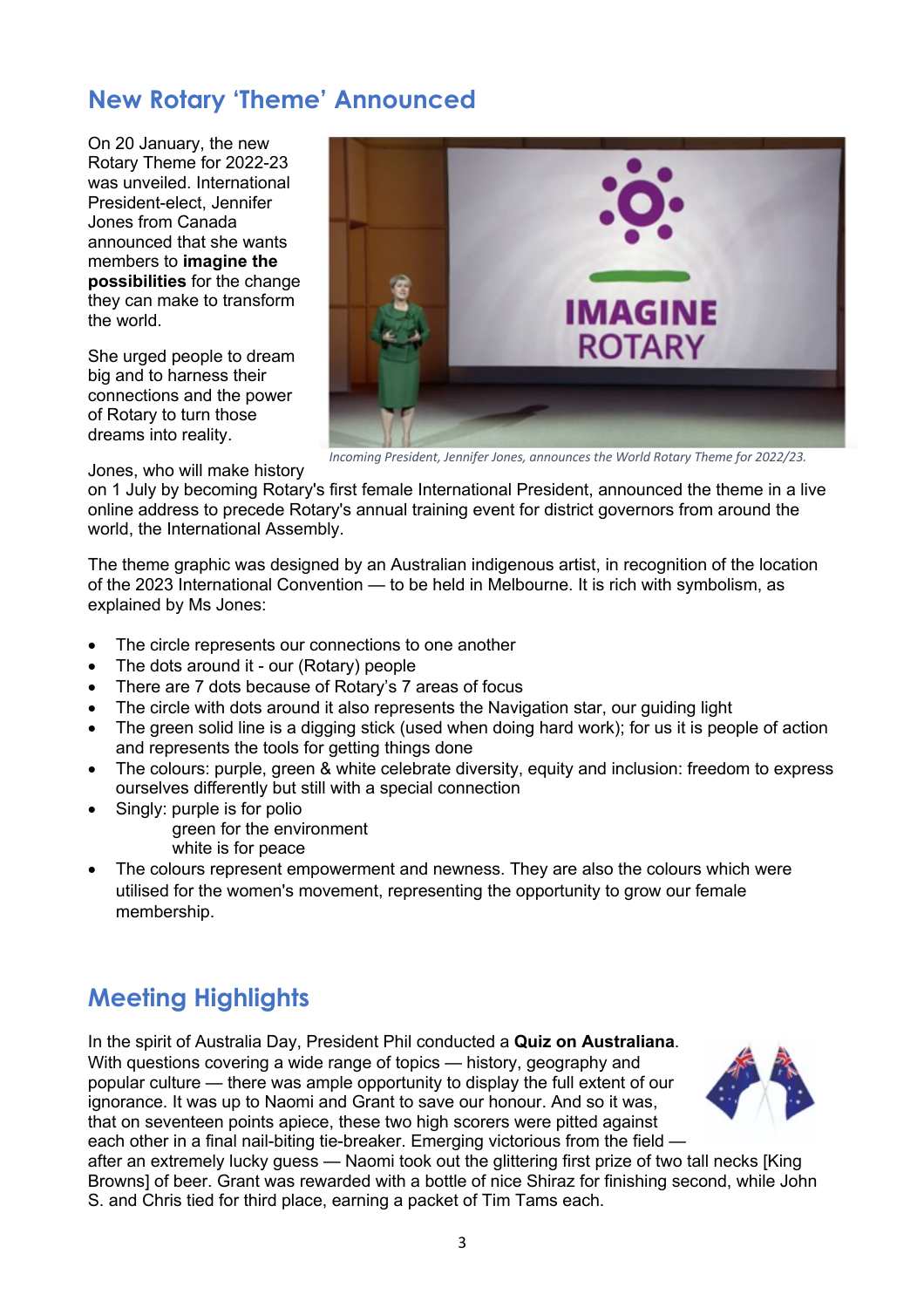In other gaming news, Andy (with a little help from the audience) was winner of **Today's Trivia**. **Newsletter Puzzle** winners Lloyd and John S. were awarded scratchies. There are still five scratchies up for grabs in next week's **Know Your WA.**

The **Chase the Joker** jackpot continues to climb: to \$254 with still 38 cards still in the deck. Robert da Prato drew the six of hearts.

In **Heads and Tails**, John Rechichi took home a block of Cadbury's Dairy Milk chocolate, compliments of this week's highly skilled tosser, Murray.

| Congratulations to Sindy,  |
|----------------------------|
| on the arrival of          |
| her new grandson,<br>Erik, |
|                            |

### **Upcoming Events**

| Tue February 1  | Visit from Gosnells' Inner Wheel Club       |
|-----------------|---------------------------------------------|
| Tue February 8  | TBA. New member induction: Michelle Gibson. |
| Tue February 15 | <b>Board Meeting</b>                        |



#### **By the Numbers**

Off the top of your head, how many do you know?

- a.  $\frac{3}{2}$  blind mice
- b. \_\_\_ trombones in the big parade
- c.  $\Box$  shades of grey
- d. \_\_\_ dalmatians
- e. luftballons
- f. \_\_\_ white boomers
- g. \_\_\_ leagues under the sea
- h. \_\_\_ degrees of separation
- i. \_\_\_ ways to leave your lover
- j. \_\_\_ pipers piping
- k. \_\_\_ hours from Tulsa

**Score: \_\_\_\_/ 10**

### **Weird Close-ups**

Can you guess the Mystery Objects? There may be some in your kitchen…